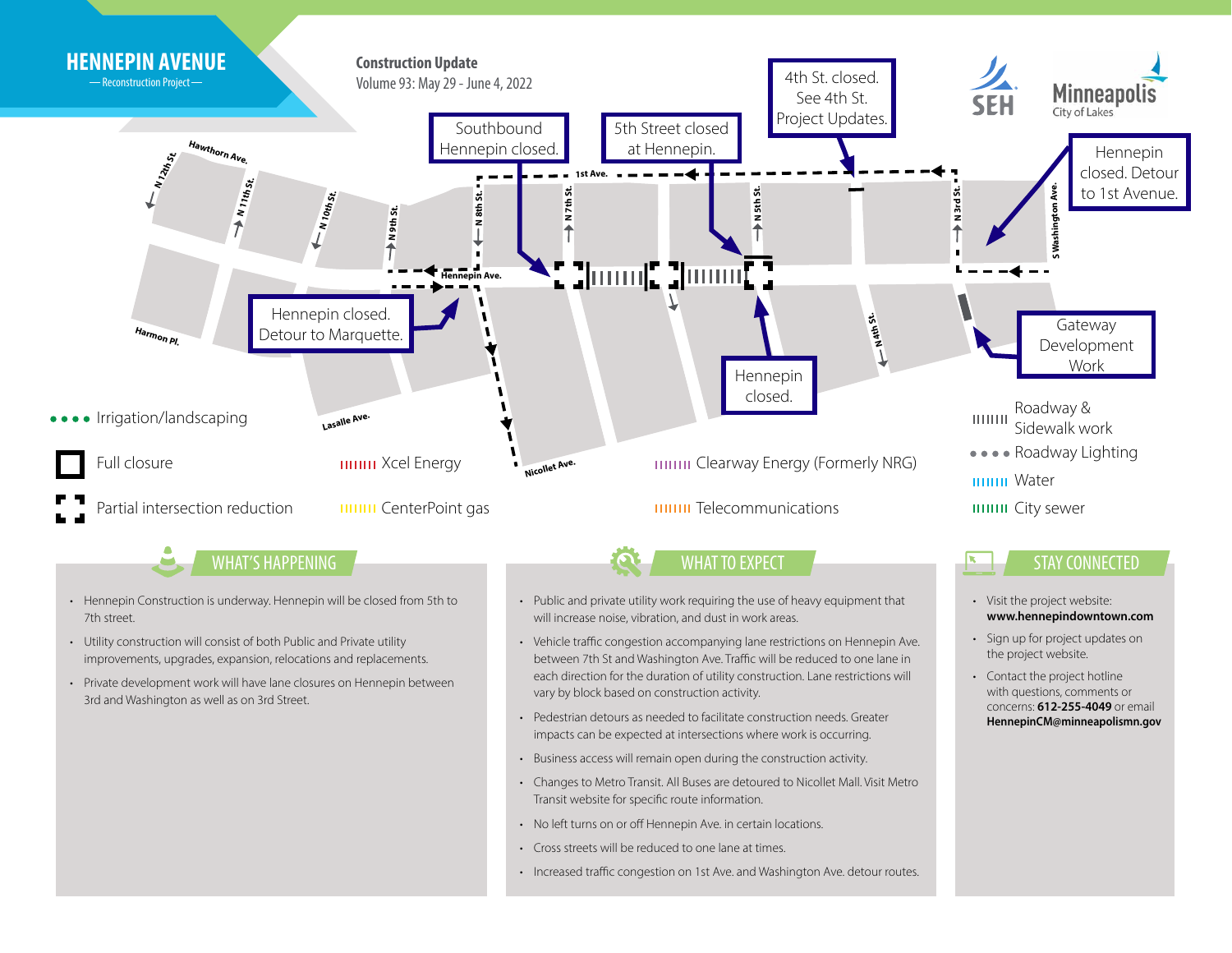## **HENNEPIN AVENUE Construction Update**

Reconstruction Project

<u> Samuel Barbara (</u>

Volume 93: May 29 - June 4, 2022



| <b>Block</b>                       | <b>Project Related Work</b>               | <b>Anticipated Road/Pedestrian Restrictions</b> |                         |                   |                  |                               |
|------------------------------------|-------------------------------------------|-------------------------------------------------|-------------------------|-------------------|------------------|-------------------------------|
|                                    |                                           | Temporary<br>Ped Ramps                          | Parking<br>Restrictions | Two Lanes<br>Open | One Lane<br>Open | Notes                         |
| <b>12th Street Intersection</b>    |                                           |                                                 |                         |                   |                  |                               |
| 12th to 11th                       |                                           |                                                 |                         |                   |                  |                               |
| <b>11th Street Intersection</b>    |                                           |                                                 |                         |                   |                  |                               |
| <b>11th to 10th</b>                |                                           |                                                 |                         |                   |                  |                               |
| <b>10th Street Intersection</b>    |                                           |                                                 |                         |                   |                  |                               |
| 10th to 9th                        |                                           |                                                 |                         |                   |                  |                               |
| <b>9th Street Intersection</b>     |                                           |                                                 |                         |                   |                  |                               |
| 9th to 8th                         |                                           |                                                 |                         |                   |                  |                               |
| <b>8th Street Intersection</b>     |                                           |                                                 |                         |                   |                  |                               |
| 8th to 7th                         |                                           |                                                 |                         |                   |                  | Local Access Only             |
| <b>7th Street Intersection</b>     | Paving and Pedestrian Ramps               | X                                               | X                       |                   | $\times$         |                               |
| 7th to 6th                         | Sidewalk, Electrical Work and Paving      |                                                 |                         |                   |                  | Hennepin Closed               |
| <b>6th Street Intersection</b>     | Curb                                      | $\times$                                        | $\chi$                  | $\times$          |                  |                               |
| 6th to 5th                         | Sidewalk, Electrical Work and Paving      |                                                 |                         |                   |                  | Hennepin Closed               |
| <b>5th Street Intersection</b>     | Curb, Electrical and Paving               | $\mathsf X$                                     |                         |                   | $\mathsf X$      | 5th Street Closed at Hennepin |
| 5th to 4th                         | Planter Rail Installation                 |                                                 |                         |                   |                  |                               |
| <b>4th Street Intersection</b>     |                                           |                                                 |                         |                   |                  |                               |
| 4th to 3rd                         | Planter Rail Installation                 |                                                 |                         |                   |                  |                               |
| <b>3rd Street Intersection</b>     | Sidewalk and Pedestrian Ramp Construction | $\times$                                        |                         | $\times$          |                  |                               |
| <b>3rd to Washington</b>           | Planter Rail Installation                 |                                                 |                         |                   |                  |                               |
| <b>Washington Ave Intersection</b> |                                           |                                                 |                         |                   |                  |                               |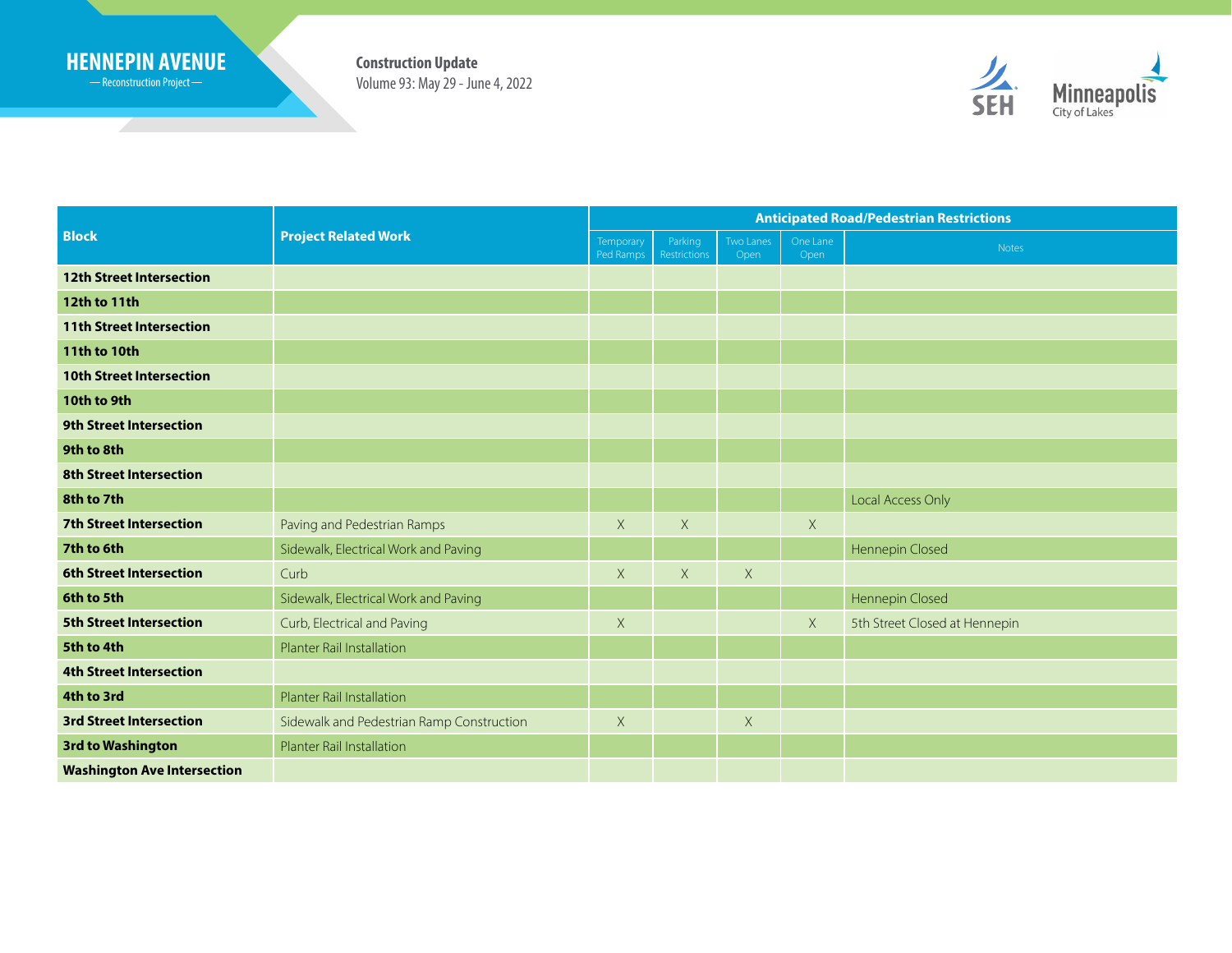

-Reconstruction Project-

Volume 93: May 29 - June 4, 2022